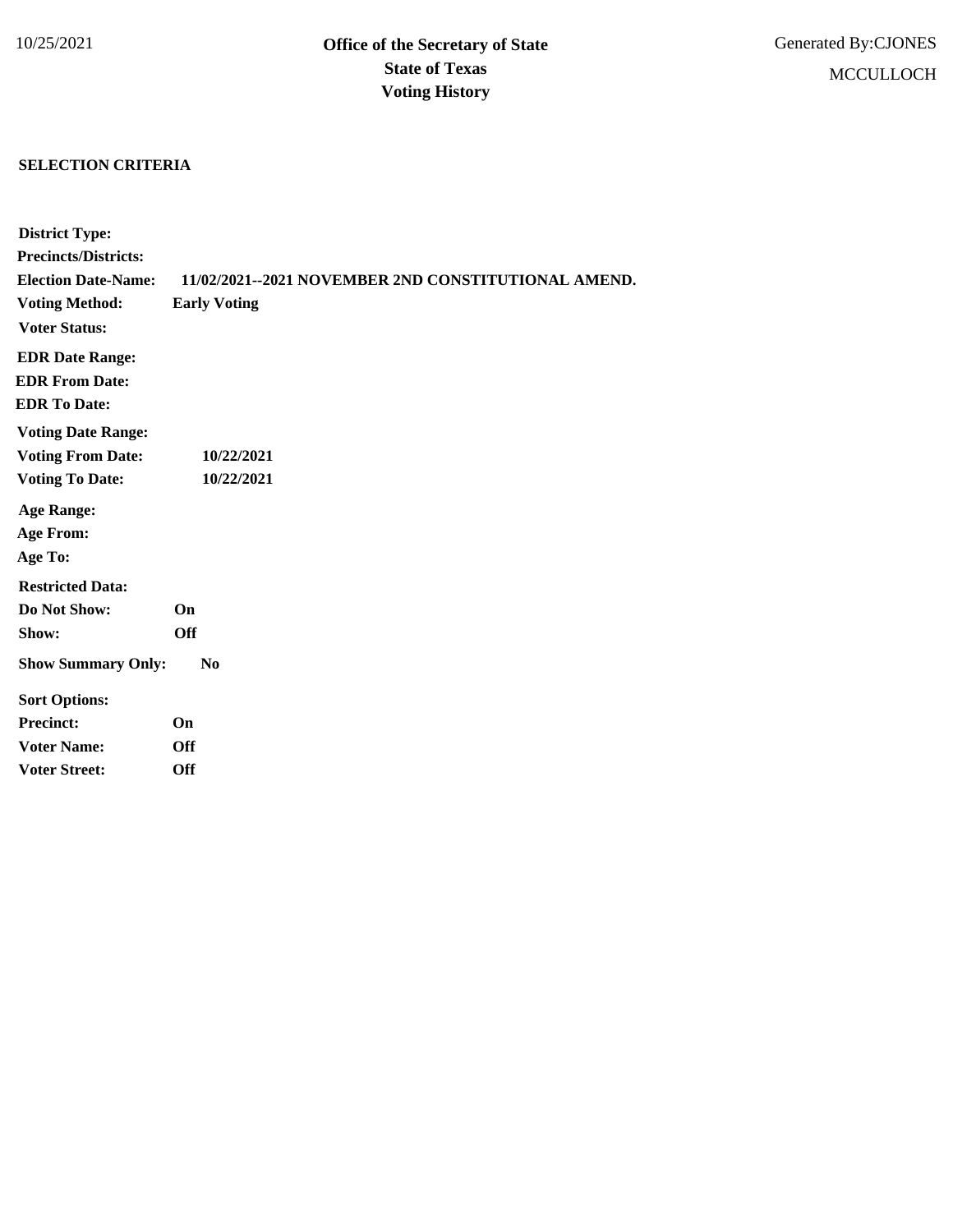| Precinc<br>t | VUID           | <b>EDR</b>                                 | Voter<br>Status | Voter Name                              | <b>DOB</b>             | Current<br>County | Residence<br>Address                      | Mailing Address                                      |
|--------------|----------------|--------------------------------------------|-----------------|-----------------------------------------|------------------------|-------------------|-------------------------------------------|------------------------------------------------------|
| 101          | 2146294511     | 08/04/2018                                 | $\overline{z}$  | WILLIAM                                 | BEST, ROGER 09/12/1951 | 160               | 44 PR 551<br>BRADY TX 76825               | 44 PR 551 551<br>BRADY TX 76825                      |
|              | Election Name: | 2021 NOVEMBER 2ND<br>CONSTITUTIONAL AMEND. |                 |                                         | Ballot Style: BS2      |                   | Voting Method:                            | ЕV                                                   |
| 101          | 1003363474     | 03/01/1976                                 | $\overline{U}$  | FLEMING, DONA 07/30/1946<br>LD W        |                        | 160               | 1921 CALF CREEK<br>ROAD<br>BRADY TX 76825 | BOX 845<br>BRADY TX 76825                            |
|              | Election Name: | 2021 NOVEMBER 2ND<br>CONSTITUTIONAL AMEND. |                 |                                         | Ballot Style: BS2      |                   | Voting Method:                            | ЕV                                                   |
| 101          | 1154717390     | 05/22/2015                                 | T               | LAURENSON<br>JR, JOHN<br>EMERSON        | 09/29/1941             | 160               | 629 CR 108                                | PO BOX 549<br>BRADY TX 76825 BRADY TX 76825-<br>0549 |
|              | Election Name: | 2021 NOVEMBER 2ND<br>CONSTITUTIONAL AMEND. |                 |                                         | Ballot Style: BS2      |                   | Voting Method:                            | ЕV                                                   |
| 101          | 1154717433     | 06/06/2015                                 | $\overline{U}$  | LAURENSON, YV 08/06/1953<br>ONNE KIMMEL |                        | 160               | 629 CR 108<br>BRADY TX 76825              | PO BOX 549<br>BRADY TX 76825                         |
|              | Election Name: | 2021 NOVEMBER 2ND<br>CONSTITUTIONAL AMEND. |                 |                                         | Ballot Style: BS2      |                   | Voting Method:                            | ЕV                                                   |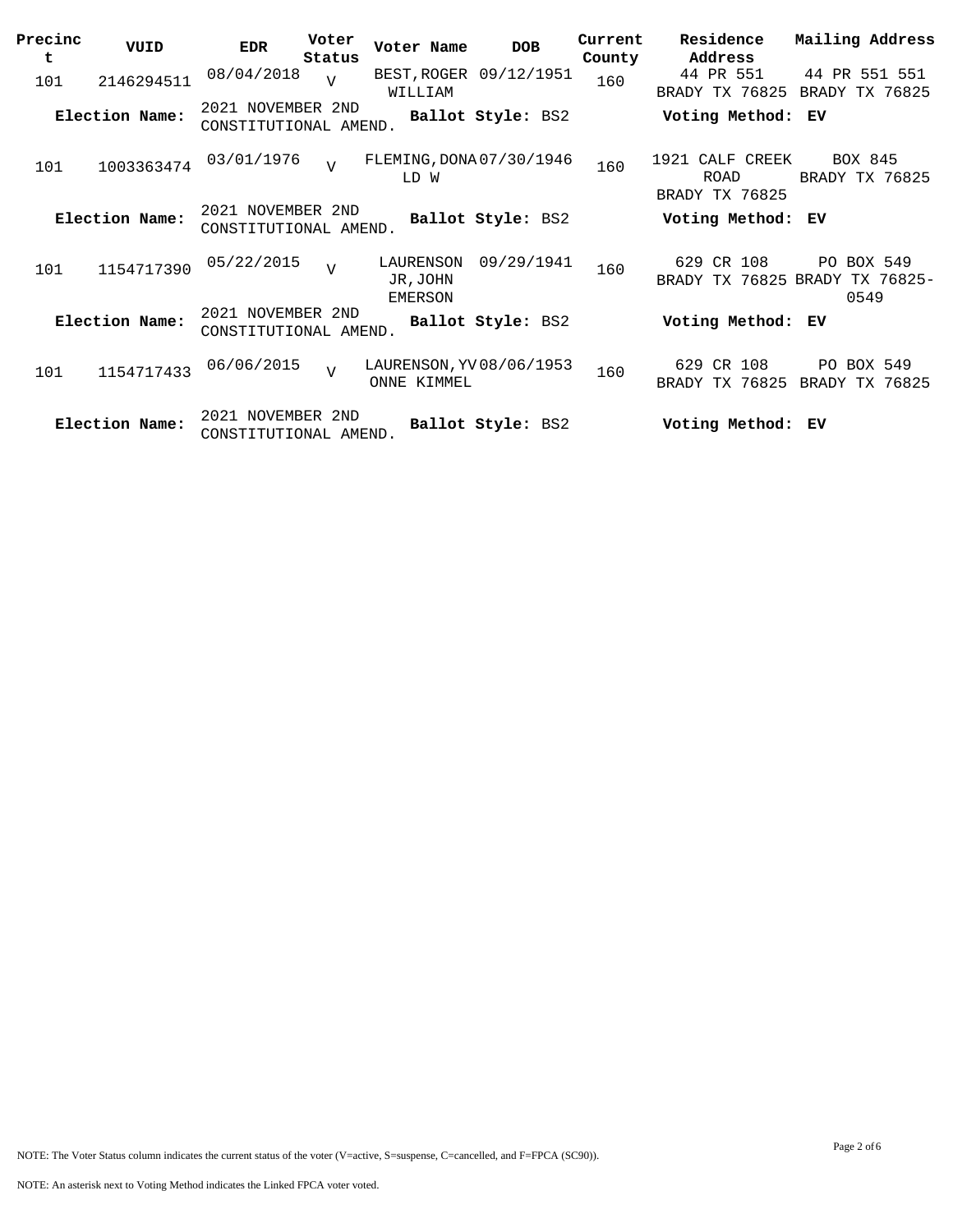| Precinc        | VUID | <b>EDR</b>            | Voter          | Voter Name | <b>DOB</b>        | Current | Residence         | Mailing Address                |
|----------------|------|-----------------------|----------------|------------|-------------------|---------|-------------------|--------------------------------|
| $\mathbf t$    |      |                       | Status         |            |                   | County  | Address           |                                |
| 201            |      | 1003380637 03/01/1976 | $\overline{z}$ | CORDER     | 07/05/1947        | 160     | 803 SOUTH ELM     | PO BOX 301                     |
|                |      |                       |                | JR, FRANK  |                   |         |                   | BRADY TX 76825 BRADY TX 76825- |
|                |      |                       |                | HENDERSON  |                   |         |                   | 0000                           |
|                |      | 2021 NOVEMBER 2ND     |                |            | Ballot Style: BS2 |         | Voting Method: EV |                                |
| Election Name: |      | CONSTITUTIONAL AMEND. |                |            |                   |         |                   |                                |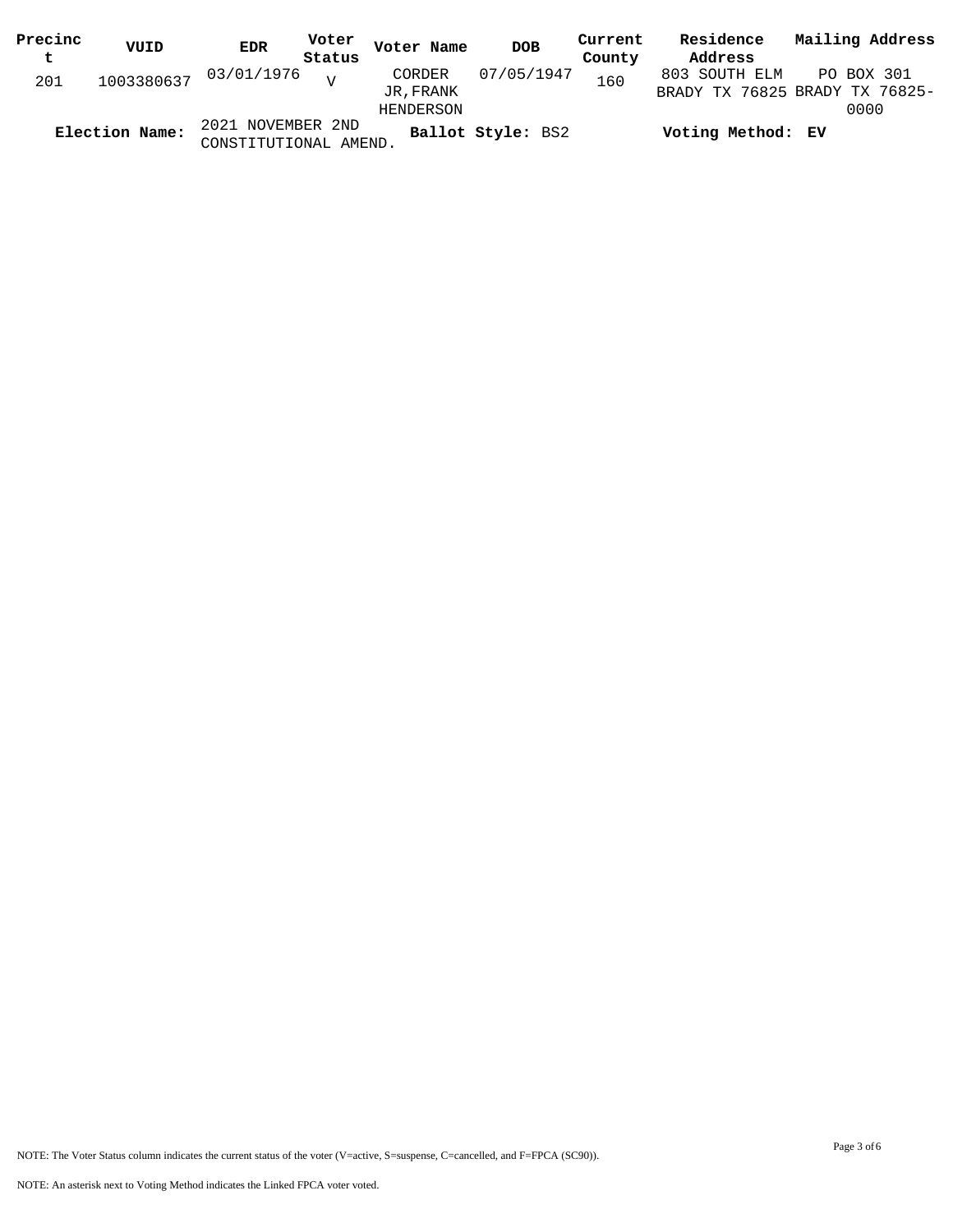| Precinc<br>t | VUID           | <b>EDR</b>                                 | Voter<br>Status | Voter Name                                | <b>DOB</b>             | Current<br>County | Residence<br>Address                  | Mailing Address                         |
|--------------|----------------|--------------------------------------------|-----------------|-------------------------------------------|------------------------|-------------------|---------------------------------------|-----------------------------------------|
| 301          | 1061942819     | 05/17/2020                                 | $\overline{v}$  | FERRELL, CLAR 08/15/1948<br>ENCE RAY      |                        | 160               | 600 POPLAR<br>BRADY TX 76825          |                                         |
|              | Election Name: | 2021 NOVEMBER 2ND<br>CONSTITUTIONAL AMEND. |                 |                                           | Ballot Style: BS2      |                   | Voting Method: EV                     |                                         |
| 301          | 1062191564     | 05/17/2020                                 | $\overline{17}$ | <b>JENKINS, HELE 08/10/1941</b><br>N ZINN |                        | 160               | 600 POPLAR<br>BRADY TX 76825          |                                         |
|              | Election Name: | 2021 NOVEMBER 2ND<br>CONSTITUTIONAL AMEND. |                 |                                           | Ballot Style: BS2      |                   | Voting Method: EV                     |                                         |
| 301          | 1150767292     | 03/12/2008                                 | $\overline{z}$  | DWAYNE                                    | MORK, JAMIE 01/30/1975 | 160               | 1002 SOUTH<br>CHINA<br>BRADY TX 76825 | 1002 S CHINA<br>BRADY TX 76825-<br>0000 |
|              | Election Name: | 2021 NOVEMBER 2ND<br>CONSTITUTIONAL AMEND. |                 |                                           | Ballot Style: BS2      |                   | Voting Method: EV                     |                                         |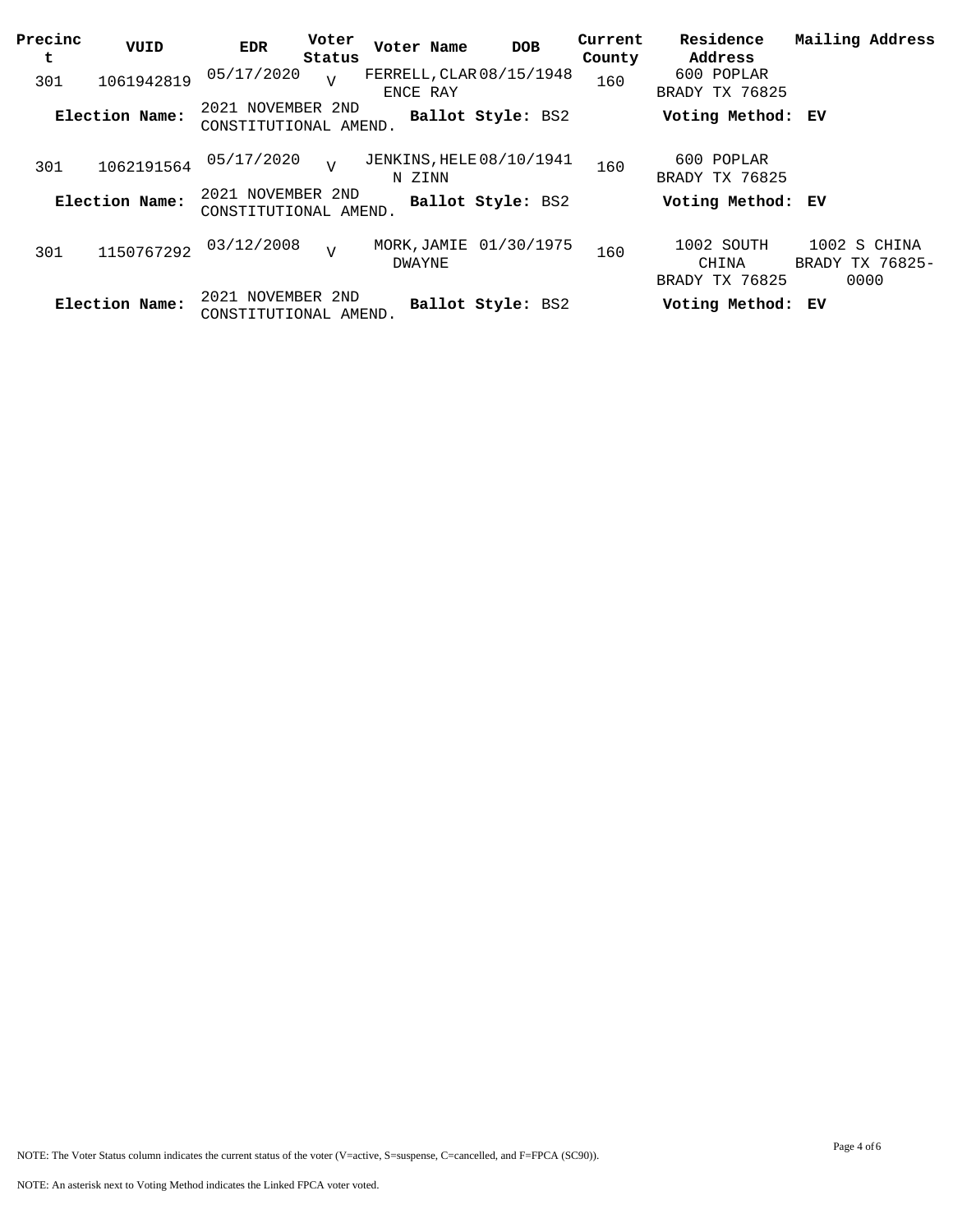| Precinc | VUID           | <b>EDR</b>                                 | Voter  | Voter Name                           | <b>DOB</b> | Current | Residence                   | Mailing Address            |
|---------|----------------|--------------------------------------------|--------|--------------------------------------|------------|---------|-----------------------------|----------------------------|
| t       |                |                                            | Status |                                      |            | County  | Address                     |                            |
| 402     | 1023080750     | 11/02/2004                                 | $\tau$ | MCDONALD, JOH 06/03/1944<br>N THOMAS |            | 160     | 6013 SELLMAN<br>ROCHELLE TX | P O BOX 192<br>ROCHELLE TX |
|         |                |                                            |        |                                      |            |         | 76872                       | 76872                      |
|         | Election Name: | 2021 NOVEMBER 2ND<br>CONSTITUTIONAL AMEND. |        | Ballot Style: BS2                    |            |         | Voting Method: EV           |                            |